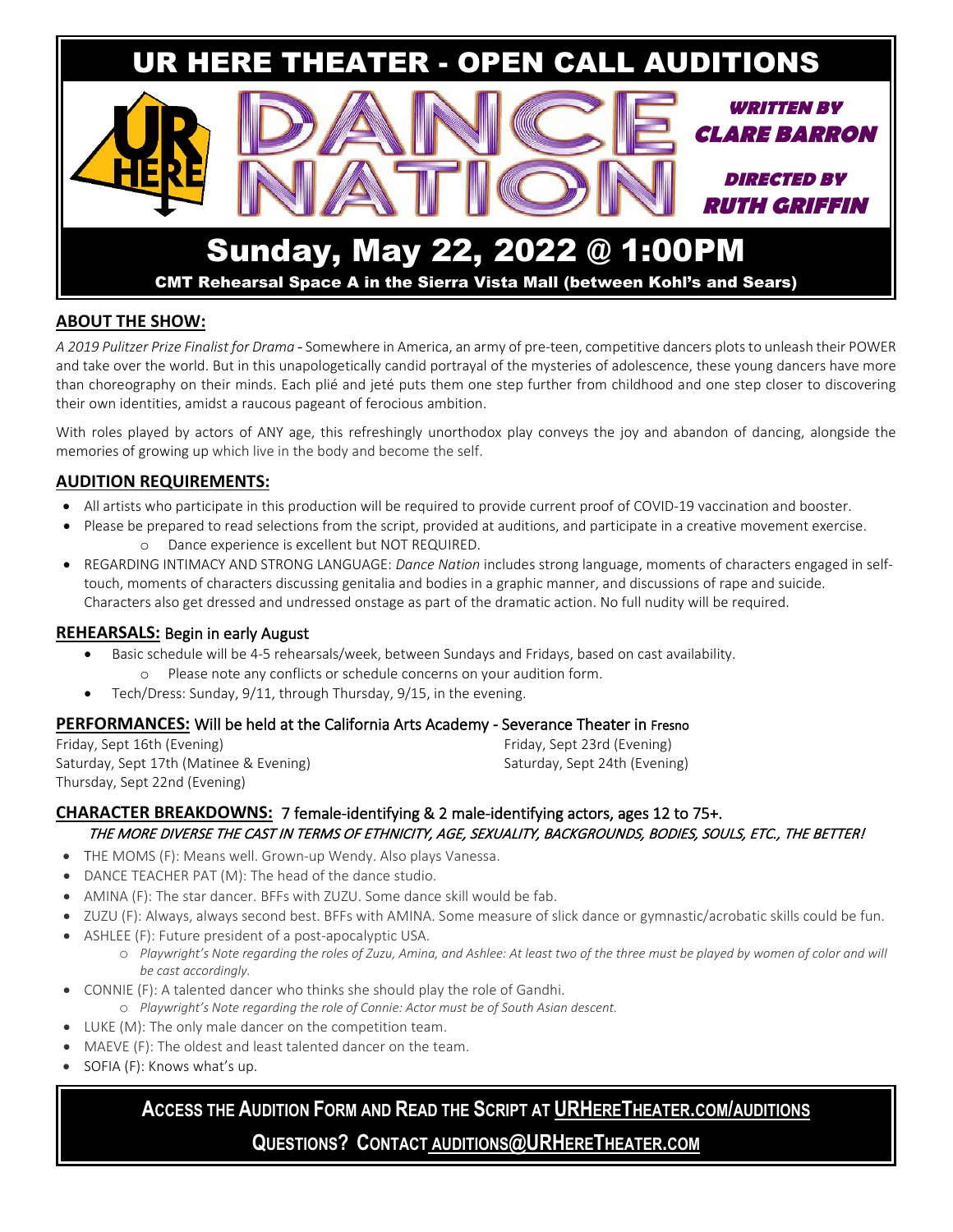PLEASE DOWNLOAD AND COMPLETE THIS FORM. THEN PRINT AND BRING IT WITH YOU TO THE AUDITION.

| <b>FOR AUDITIONS</b> |  |  |
|----------------------|--|--|

IL

# DANCE NATION BY CLARE BARRON

| <b>NAME</b>                                                                 |                                                                            |                            |  |  |  |  |
|-----------------------------------------------------------------------------|----------------------------------------------------------------------------|----------------------------|--|--|--|--|
| <b>EMAIL</b><br><b>ADDRESS</b>                                              |                                                                            |                            |  |  |  |  |
| <b>MOBILE</b><br><b>NUMBER</b>                                              |                                                                            |                            |  |  |  |  |
| <b>GENDER IDENTITY</b>                                                      | <b>PERSONAL PRONOUNS</b>                                                   |                            |  |  |  |  |
| <b>HEIGHT</b>                                                               | <b>EYE COLOR</b><br><b>HAIR COLOR</b>                                      |                            |  |  |  |  |
|                                                                             | HAVE YOU RECEIVED AN APPROVED COVID-19 VACCINE?                            | YES ( ) NO                 |  |  |  |  |
|                                                                             | <b>HAVE YOU RECEIVED AN APPROVED COVID-19 BOOSTER?</b>                     | $()$ YES $()$ NO           |  |  |  |  |
|                                                                             |                                                                            |                            |  |  |  |  |
|                                                                             |                                                                            |                            |  |  |  |  |
|                                                                             | WILL YOU ACCEPT ANY ROLE IN THIS PRODUCTION?                               | $\gamma$ YES ( $\gamma$ NO |  |  |  |  |
| IF YOU ANSWERED NO,<br>PLEASE IDENTIFY THE ROLE(S)<br>THAT YOU WILL ACCEPT: |                                                                            |                            |  |  |  |  |
|                                                                             | DO YOU HAVE CONCERNS REGARDING MATURE LANGUAGE/CONTENT IN THIS PRODUCTION? | ) YES ( _<br><b>NO</b>     |  |  |  |  |
| IF YOU ANSWERED YES,<br><b>PLEASE CLARIFY:</b>                              |                                                                            |                            |  |  |  |  |
|                                                                             | ARE YOU WILLING TO UNDERSTUDY A ROLE IN THIS PRODUCTION?                   | <b>YES</b><br><b>NO</b>    |  |  |  |  |
|                                                                             | IF NOT CAST, ARE YOU INTERESTED IN WORKING IN ANOTHER POSITION?            | )YES(<br><b>NO</b>         |  |  |  |  |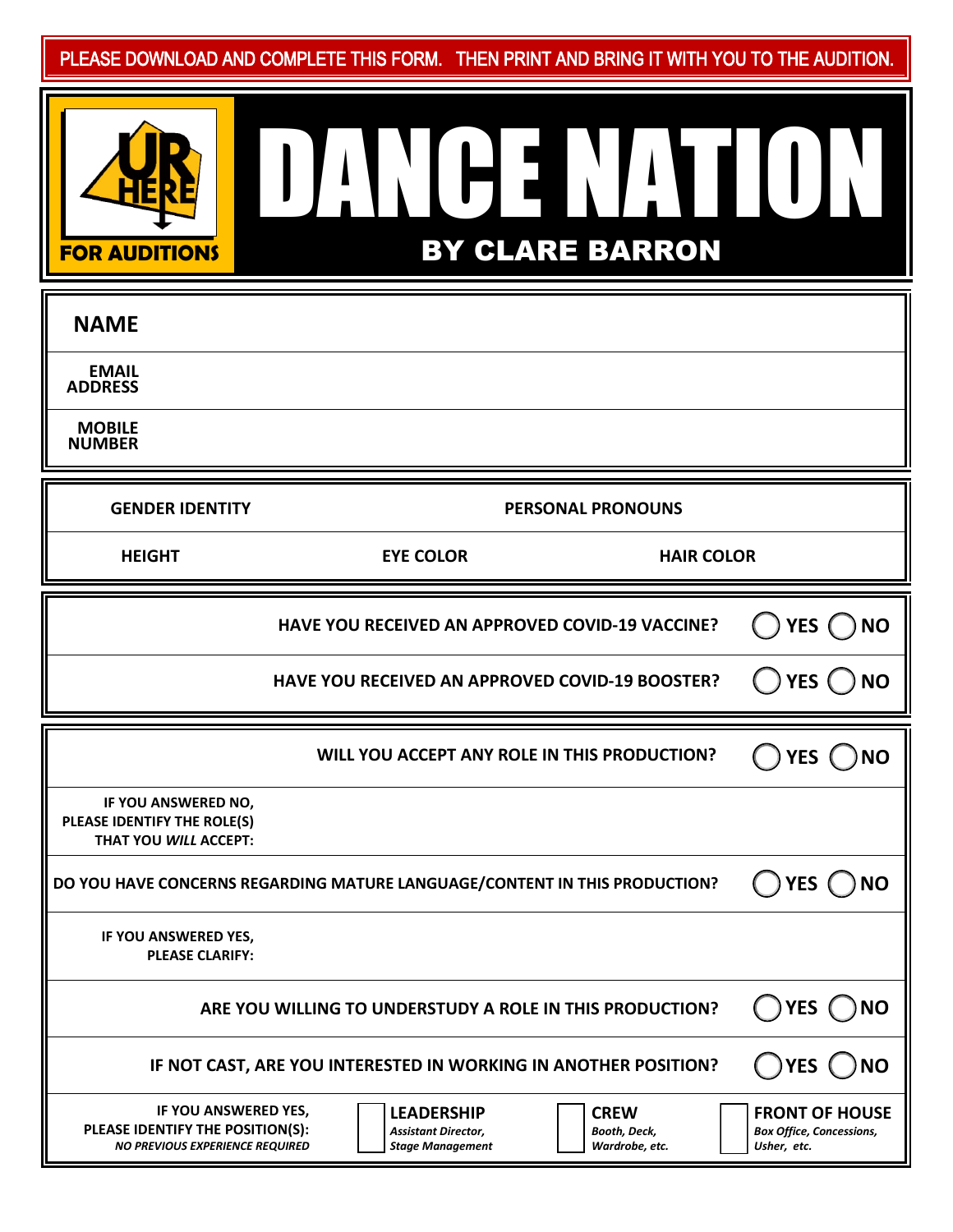| PLEASE LIST PERTINENT EXPERIENCE (OR ATTACH A RESUME)                 |                                         |                 |                        |  |  |  |
|-----------------------------------------------------------------------|-----------------------------------------|-----------------|------------------------|--|--|--|
|                                                                       | <b>ACTING/PERFORMANCE EXPERIENCE</b>    |                 |                        |  |  |  |
| <b>SHOW TITLE</b>                                                     | <b>CHARACTER</b>                        | <b>DIRECTOR</b> | <b>LOCATION</b>        |  |  |  |
|                                                                       |                                         |                 |                        |  |  |  |
|                                                                       |                                         |                 |                        |  |  |  |
|                                                                       |                                         |                 |                        |  |  |  |
|                                                                       |                                         |                 |                        |  |  |  |
|                                                                       |                                         |                 |                        |  |  |  |
|                                                                       |                                         |                 |                        |  |  |  |
|                                                                       |                                         |                 |                        |  |  |  |
|                                                                       |                                         |                 |                        |  |  |  |
|                                                                       |                                         |                 |                        |  |  |  |
|                                                                       |                                         |                 |                        |  |  |  |
|                                                                       |                                         |                 |                        |  |  |  |
|                                                                       |                                         |                 |                        |  |  |  |
|                                                                       |                                         |                 |                        |  |  |  |
|                                                                       |                                         |                 |                        |  |  |  |
|                                                                       |                                         |                 |                        |  |  |  |
|                                                                       |                                         |                 |                        |  |  |  |
|                                                                       |                                         |                 |                        |  |  |  |
|                                                                       |                                         |                 |                        |  |  |  |
|                                                                       |                                         |                 |                        |  |  |  |
|                                                                       |                                         |                 |                        |  |  |  |
|                                                                       |                                         |                 |                        |  |  |  |
|                                                                       |                                         |                 |                        |  |  |  |
|                                                                       |                                         |                 |                        |  |  |  |
|                                                                       |                                         |                 |                        |  |  |  |
|                                                                       |                                         |                 |                        |  |  |  |
|                                                                       | <b>MUSIC TRAINING AND/OR EXPERIENCE</b> |                 |                        |  |  |  |
| TYPE (VOCAL, INSTRUMENTAL, ETC.)                                      | <b>INSTRUCTOR</b>                       | <b>LOCATION</b> | # OF YEARS' EXPERIENCE |  |  |  |
|                                                                       |                                         |                 |                        |  |  |  |
|                                                                       |                                         |                 |                        |  |  |  |
|                                                                       |                                         |                 |                        |  |  |  |
| MOVEMENT (DANCE, STAGE COMBAT, ACROBATICS) TRAINING AND/OR EXPERIENCE |                                         |                 |                        |  |  |  |
| <b>TYPE</b>                                                           | <b>INSTRUCTOR</b>                       | <b>LOCATION</b> | # OF YEARS' EXPERIENCE |  |  |  |
|                                                                       |                                         |                 |                        |  |  |  |
|                                                                       |                                         |                 |                        |  |  |  |
|                                                                       |                                         |                 |                        |  |  |  |
|                                                                       |                                         |                 |                        |  |  |  |
|                                                                       |                                         |                 |                        |  |  |  |